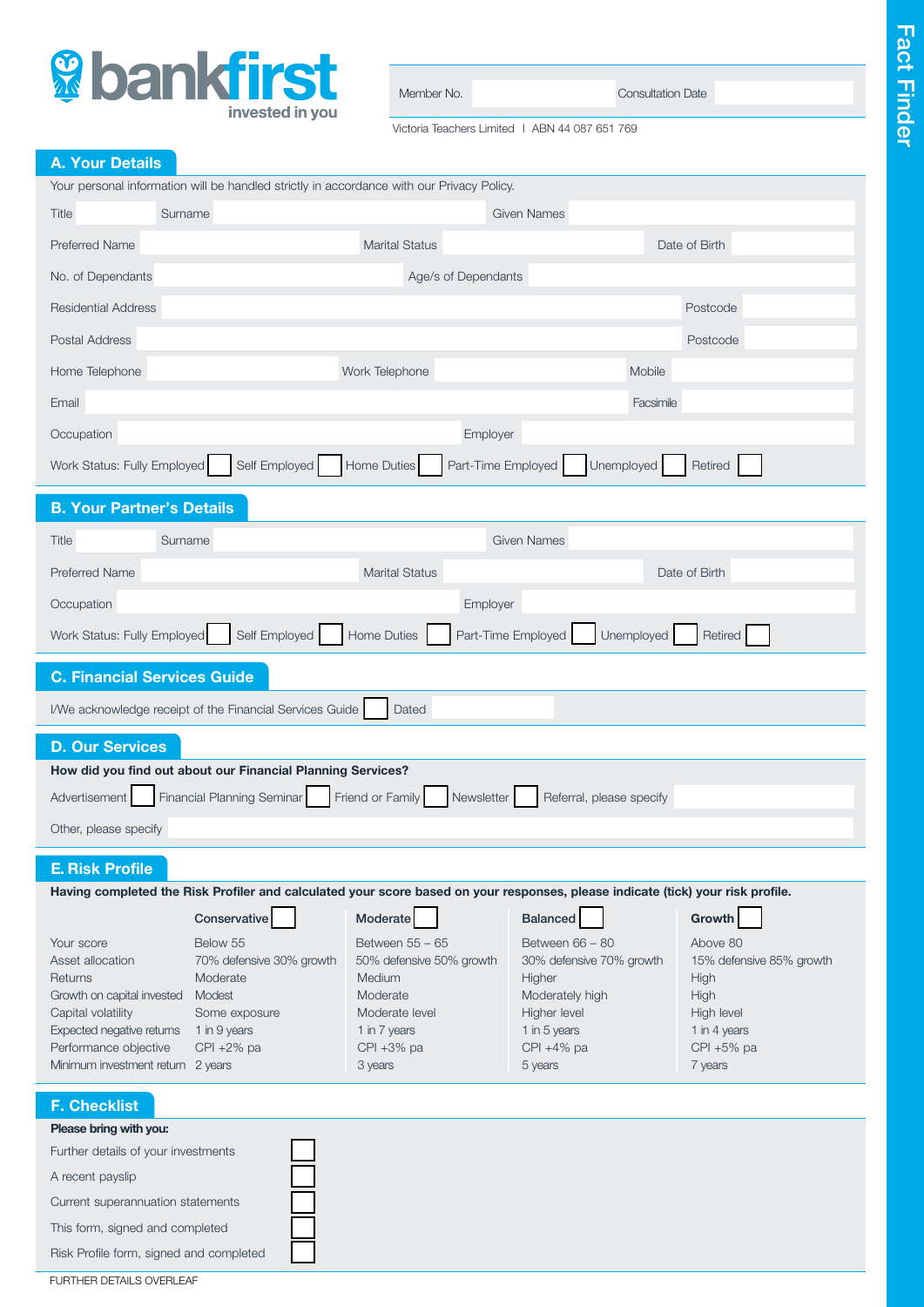## G. Current Expenses

|                            |               | Go to <b>bankfirst.com.au</b> to calculate your budget quickly and easily | Please bring a current payslip                            |                                                       |                       |
|----------------------------|---------------|---------------------------------------------------------------------------|-----------------------------------------------------------|-------------------------------------------------------|-----------------------|
| <b>Housing</b>             |               | Frequency                                                                 |                                                           | <b>Self</b>                                           | <b>Partner</b>        |
| Mortgage/Rent/Board \$     |               |                                                                           | Salary (gross)                                            | \$                                                    | \$                    |
| Telephone                  | \$            |                                                                           | Superannuation Pension \$                                 |                                                       | \$                    |
| <b>Council Rates</b>       | \$            |                                                                           | Social Sec./Family Allow \$                               |                                                       | \$                    |
| <b>Utilities</b>           | $\mathbb{S}$  |                                                                           | Rental                                                    | \$                                                    | \$                    |
| Repairs/Maintenance        | \$            |                                                                           | Other                                                     | \$                                                    | $$\mathbb{S}$$        |
| Insurance                  | \$            |                                                                           | Total                                                     | $\, \, \raisebox{12pt}{$\scriptstyle \circ$}$<br>0.00 | 0.00<br>${\mathbb S}$ |
| Other                      | $\mathbb{S}$  |                                                                           | Are there any expected changes to your income?            |                                                       |                       |
| Car/Transport              |               |                                                                           |                                                           |                                                       |                       |
| Insurance/Registration \$  |               |                                                                           |                                                           |                                                       |                       |
| Service/Maintenance        | $\frac{1}{2}$ |                                                                           |                                                           |                                                       |                       |
| Fuel                       | \$            |                                                                           | <b>I. Future Expenses</b>                                 |                                                       |                       |
| Other                      | \$            |                                                                           | Within 1-5 years (e.g. holiday, renovations).             |                                                       |                       |
| <b>Education</b>           |               |                                                                           | <b>Type of Expense</b>                                    | <b>Amount Required</b>                                | <b>When R</b>         |
| <b>School Tuition Fees</b> | \$            |                                                                           |                                                           | \$                                                    |                       |
| Uniforms                   | \$            |                                                                           |                                                           | $$\mathbb{S}$$                                        |                       |
| Books, etc.                | \$            |                                                                           |                                                           | $$\mathbb{S}$$<br>\$                                  |                       |
| <b>Personal</b>            |               |                                                                           |                                                           | $\mathbb{S}$                                          |                       |
| Groceries                  | \$            |                                                                           |                                                           |                                                       |                       |
| Health                     | \$            |                                                                           | <b>J. Savings</b>                                         |                                                       |                       |
| Entertainment              | \$            |                                                                           | After allowing for your regular living expenses, do you h |                                                       |                       |
| Clothing                   | \$            |                                                                           | savings ability?                                          |                                                       |                       |
| Holidays                   | \$            |                                                                           |                                                           | How much?                                             |                       |
| Gifts                      | \$            |                                                                           | No<br>Yes                                                 | \$                                                    |                       |
| Other                      | \$            |                                                                           |                                                           |                                                       |                       |
|                            |               |                                                                           |                                                           |                                                       |                       |
| <b>Total</b>               | \$0.00        |                                                                           |                                                           |                                                       |                       |

## H. Personal Income

| Please bring a current payslip |             |                |  |  |
|--------------------------------|-------------|----------------|--|--|
|                                | <b>Self</b> | <b>Partner</b> |  |  |
| Salary (gross)                 | \$          | \$             |  |  |
| Superannuation Pension \$      |             | \$             |  |  |
| Social Sec./Family Allow \$    |             | \$             |  |  |
| Rental                         | \$          | \$             |  |  |
| Other                          | \$          | \$             |  |  |
| Total                          | \$          | ന<br>\$        |  |  |

# I. Future Expenses

| <b>Type of Expense</b> | <b>Amount Required</b> | <b>When Required</b> |
|------------------------|------------------------|----------------------|
|                        | \$                     |                      |
|                        | \$                     |                      |
|                        | \$                     |                      |
|                        | \$                     |                      |
|                        | \$                     |                      |

## J. Savings

After allowing for your regular living expenses, do you have any savings ability?

## K. Liabilities

|                        | <b>Lending Institution</b> | <b>Balance owing</b> | <b>Interest Rate</b> | <b>Repayment Amount</b> | <b>Frequency</b> |
|------------------------|----------------------------|----------------------|----------------------|-------------------------|------------------|
| Home Loan              |                            | \$                   | %                    | \$                      |                  |
| Personal Loan          |                            | $\mathcal{L}$        | $\%$                 | <b>S</b>                |                  |
| <b>Investment Loan</b> |                            | \$                   | %                    | $\mathcal{S}$           |                  |
| <b>Credit Cards</b>    |                            | \$                   | %                    | \$                      |                  |
| <b>Store Cards</b>     |                            | \$                   | %                    | \$                      |                  |
| Other                  |                            | \$                   | %                    | \$                      |                  |
| <b>Total</b>           |                            | \$0.00               |                      | \$0.00                  |                  |

### L. Superannuation

Please bring copies of all recent superannuation statements

| $\sim$ $\sim$<br>. .<br>Name (Self or Partner) | <b>Fund Name</b> | <b>Current Value</b> |
|------------------------------------------------|------------------|----------------------|
|                                                |                  | $\mathcal{L}$        |
|                                                |                  | \$                   |
|                                                |                  | \$                   |
|                                                |                  | \$                   |
|                                                |                  | \$                   |
|                                                | <b>Total</b>     | \$0.00               |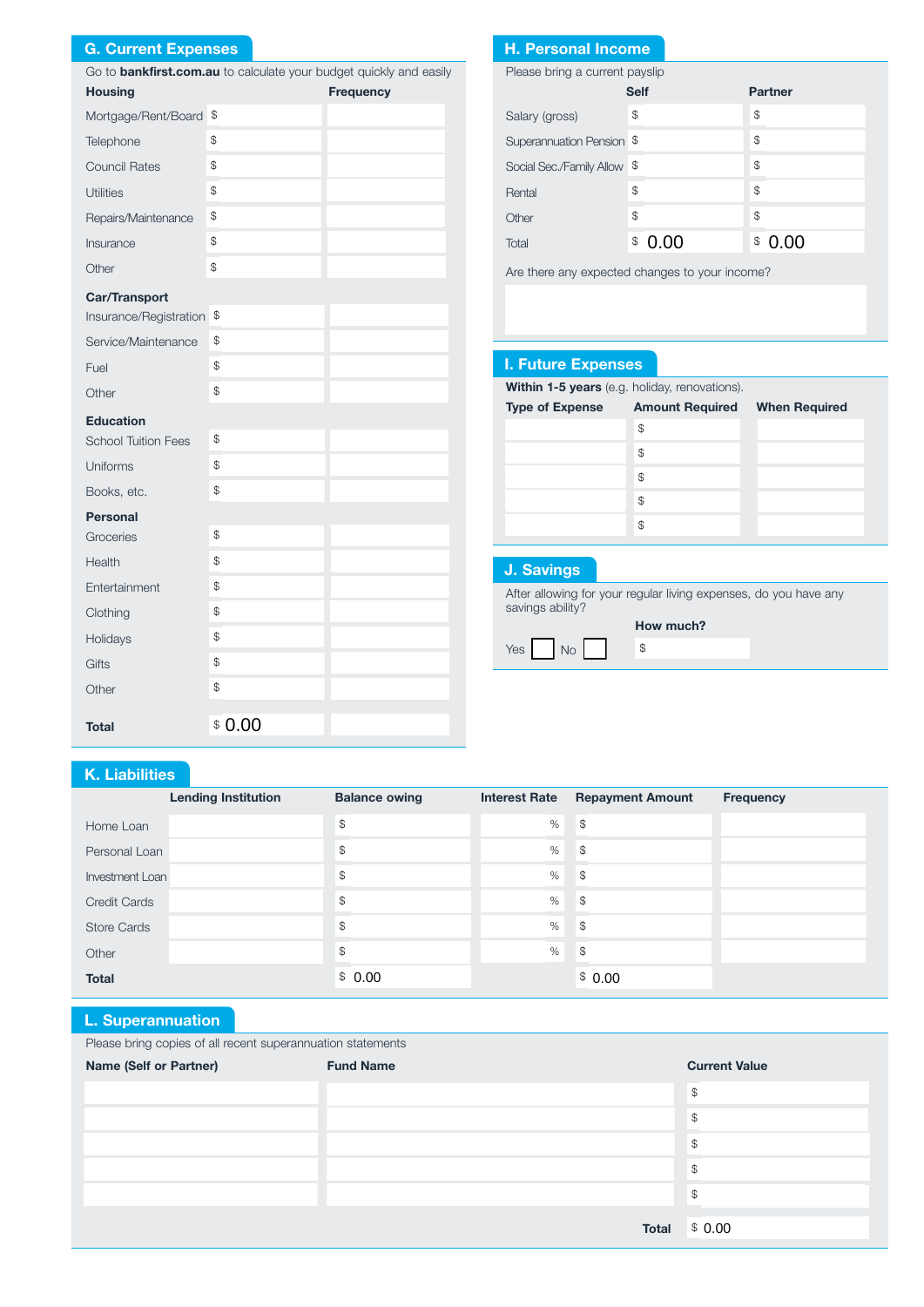### M. Assets

\*Please bring further details of your investments Investments Institution Estimated Value Owner (Self/Partner/Joint) Year Purchased Purchase Price Home  $\qquad \qquad \bullet$ Holiday Home **\$** \$ Motor Vehicles  $\qquad \qquad \, \text{``}$ Caravan/Boat \$ \$ Contents **\$** Cash/Savings  $\qquad$ Fixed Term Deposits  $\qquad$ Managed Funds\*  $\qquad \qquad$  \$ Rental Property **\$** \$  $\mathsf{Shares}^\star$   $\qquad$   $\qquad$   $\qquad$   $\qquad$   $\qquad$   $\qquad$   $\qquad$   $\qquad$   $\qquad$   $\qquad$   $\qquad$   $\qquad$   $\qquad$   $\qquad$   $\qquad$   $\qquad$   $\qquad$   $\qquad$   $\qquad$   $\qquad$   $\qquad$   $\qquad$   $\qquad$   $\qquad$   $\qquad$   $\qquad$   $\qquad$   $\qquad$   $\qquad$   $\qquad$   $\qquad$   $\qquad$   $\qquad$   $\qquad$   $\qquad$ Rollovers/Super Funds\*  $\qquad$  \$ Other the state of  $\frac{1}{3}$  is the state of  $\frac{1}{3}$  is the state of  $\frac{1}{3}$  is the state of  $\frac{1}{3}$ **Total**  $$0.00$ 

## N. Financial Goals and Objectives

Preferred age of retirement Self Partner Partner Preferred level of income in retirement (today's dollars) \$

What are your main reasons for seeking advice?

Short Term Goals/Objectives (in the next year)

Long Term Goals/Objectives (beyond 3 years)

### O. Protection Insurance

|                                                                                     | <b>Type of Insurance Insurance Company</b> | <b>Level of Cover (Self)</b> | <b>Monthly/Annual</b><br><b>Premiums</b> | Level of Cover (Partner) Monthly/Annual | <b>Premiums</b> |
|-------------------------------------------------------------------------------------|--------------------------------------------|------------------------------|------------------------------------------|-----------------------------------------|-----------------|
| Health                                                                              |                                            |                              | \$                                       |                                         | $\mathfrak{F}$  |
| Life Insurance                                                                      |                                            |                              | \$                                       |                                         | \$              |
| Income Protection                                                                   |                                            |                              | \$                                       |                                         | $\mathfrak{F}$  |
| Trauma                                                                              |                                            |                              | \$                                       |                                         | $\mathcal{S}$   |
| Other                                                                               |                                            |                              | \$0.00                                   |                                         | \$0.00          |
| Partner: Yes<br>Are you a non-smoker (more than 12 months)? Self: Yes<br>No<br>No I |                                            |                              |                                          |                                         |                 |
| <b>P. Estate Planning</b>                                                           |                                            |                              |                                          |                                         |                 |

| Do you have a current will? Self: Yes No No Partner: Yes No No |  |
|----------------------------------------------------------------|--|
| Enduring Power of Attorney? Self: Yes No No Partner: Yes No No |  |